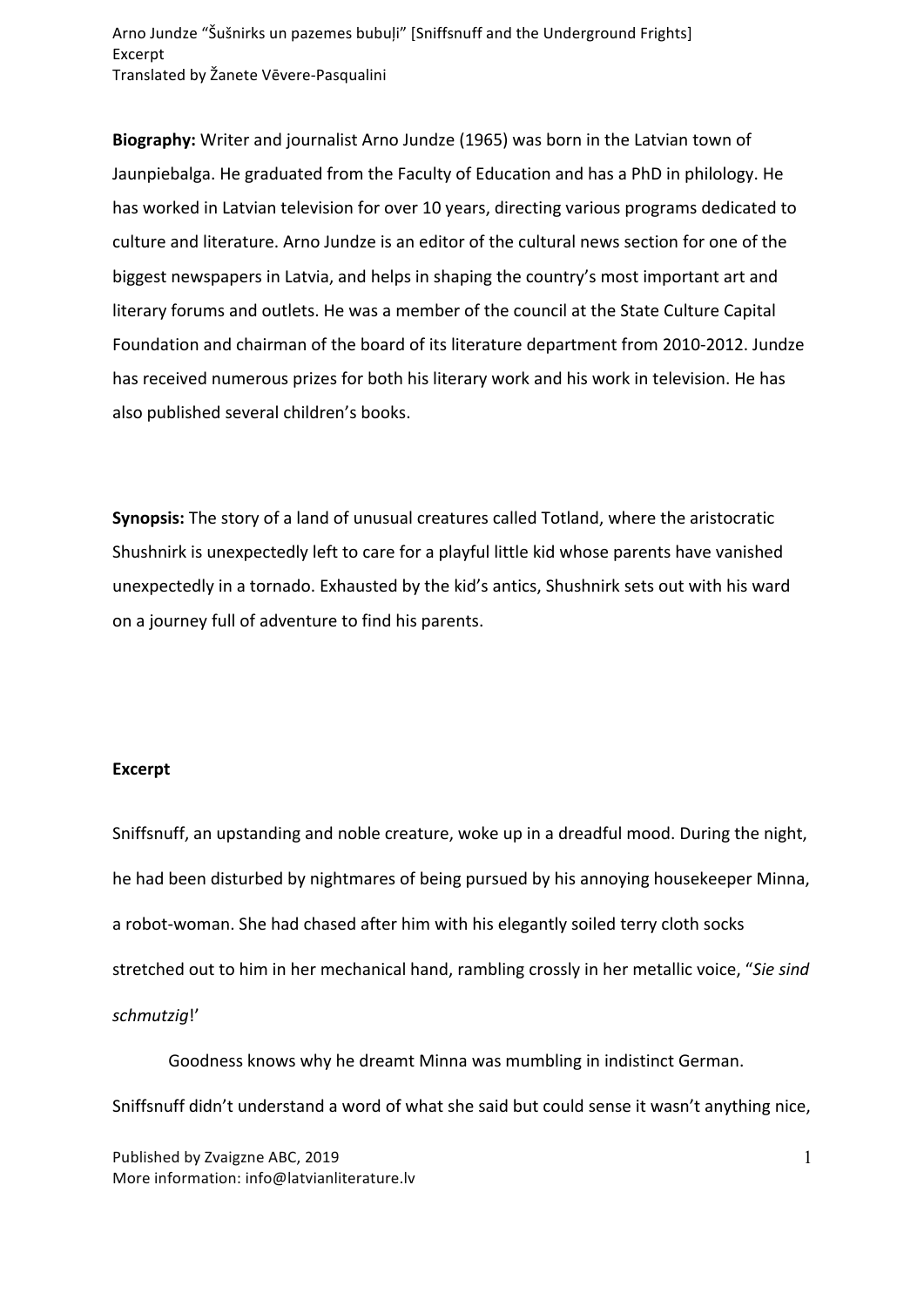so he ran away from her as fast as he could. Even a fool could see that the socks she held in her mechanical hand were very dirty and holey. And what was more, they stank. The horrid smell stayed with him even after he woke up. He didn't have to look far to find where it was coming from – the stinky socks were lying on a porcelain plate on his bedside table. Once upon a time they had been white with green stripes.

'Right, I left them there myself yesterday. I was too lazy to get out of bed and drag myself off to that miserable bathroom to put them in the laundry basket!' Sniffsnuff gave a sigh of relief.

Then he scratched his nose and, full of self-reproach, concluded that he shouldn't really keep his dirty socks on a porcelain plate.

'And yet, seeing as I'm such a noble creature, I can afford to, can't I?' Sniffsnuff added out loud after a moment's silence.

'But is it worth it?' his inner voice, the one that used to stick its nose in at the most inappropriate moments, suddenly asked.

'Well, I'd need to give that some thought,' Sniffsnuff replied. He was in the habit of consulting with himself – he found conversing with someone so clever pleasantly soothing.

But he got no further as he was interrupted by the doorbell.

It was the village messenger and sportsman Pit-Pat, a multi-footed creature wearing trainers. The local residents had put his favourite pastime  $-$  jogging  $-$  to their advantage by getting him to be their courier and postman.

'Good morning, Sniffsnuff!' he said, sniffling. 'Fine morning for running. I've just repeated my personal best in the grove!'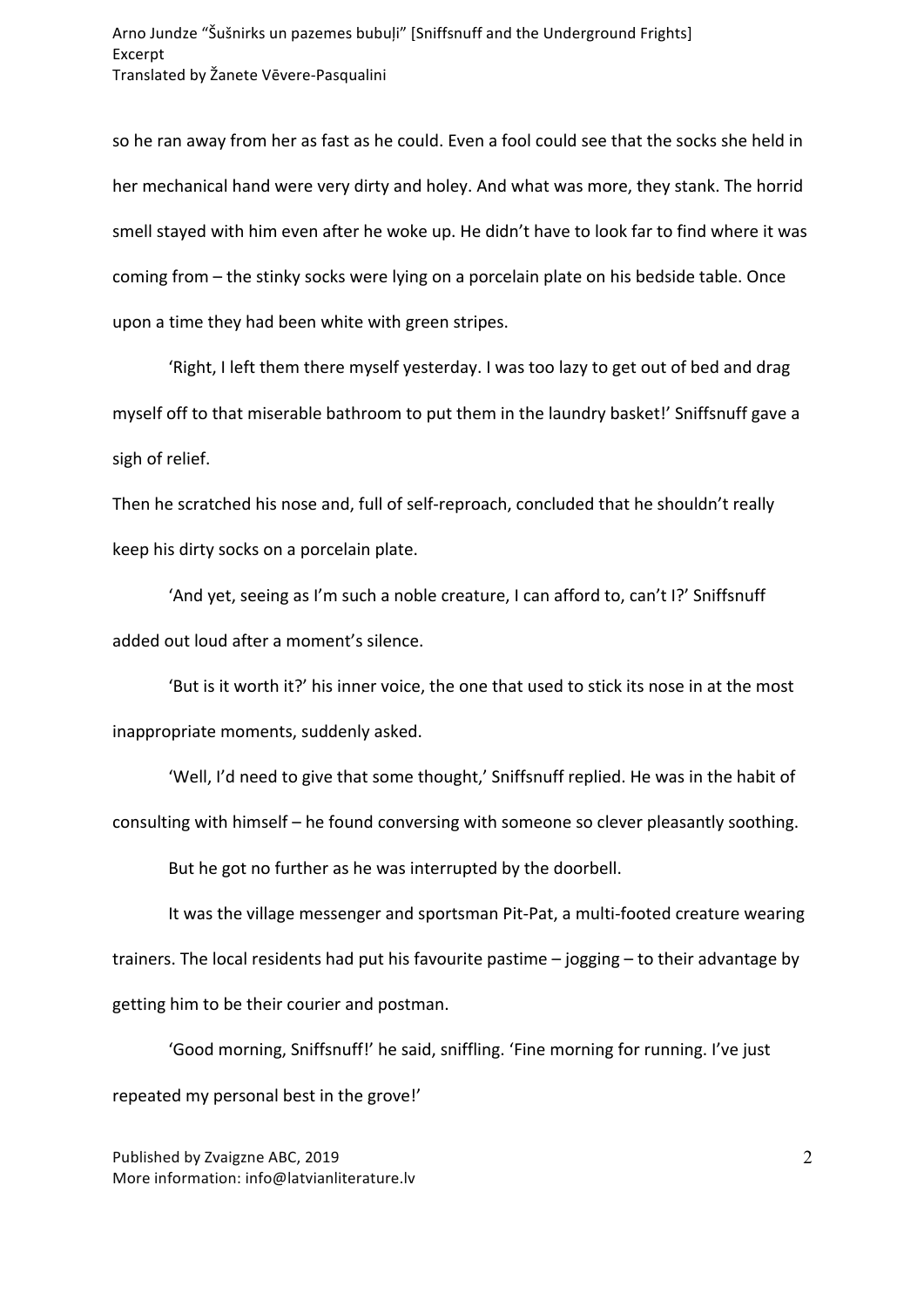Arno Jundze "Šušnirks un pazemes bubuļi" [Sniffsnuff and the Underground Frights] Excerpt Translated by Žanete Vēvere-Pasqualini

'Morning ...,' Sniffsnuff grunted. 'Is there a fire? You've interrupted me thinking important thoughts.'

'N-n-no f-fire!' stammered Pit-Pat, who always felt of no worth whatsoever in Sniffsnuff's presence. 'Y-you have a letter from the Juvenile Court!'

'From the what?'

'From the Juvenile Court!'

'Have you gone mad?'

'I would like to think that I haven't!' Pit-Pat replied thoughtfully, since he couldn't really be sure of anything while talking to Sniffsnuff. 'I run a lot. It's good for your health and runners don't usually fall to pieces and lose their marbles. Take a look for yourself! There's both your name and that of the sender's on the envelope. So good bye for now, I have some printed documents to deliver to Screwy the inventor!'

'Whizz off happily, then!' Sniffsnuff mumbled, closing the front door and heading for the kitchen to enjoy a hearty breakfast. There was no way that he could read any sort of letter before first doing that!

After a delicious meal, prepared as always by Minna the robot-woman, Sniffsnuff settled comfortably into his old rocking chair to read that day's edition of the newspaper, "The Tiny Tots' Herald" after which he might have a look at the letter from the Juvenile Court. He did wonder what they might possibly be bothering him with, but opened his paper all the same. The news was all about terrible things: a space shuttle that had overturned in space and an orphan blown in by a hurricane, falling into one of the haystacks belonging to Mr Fullison, Master of the Occult Sciences. Sniffsuff hated bad news so turned his attention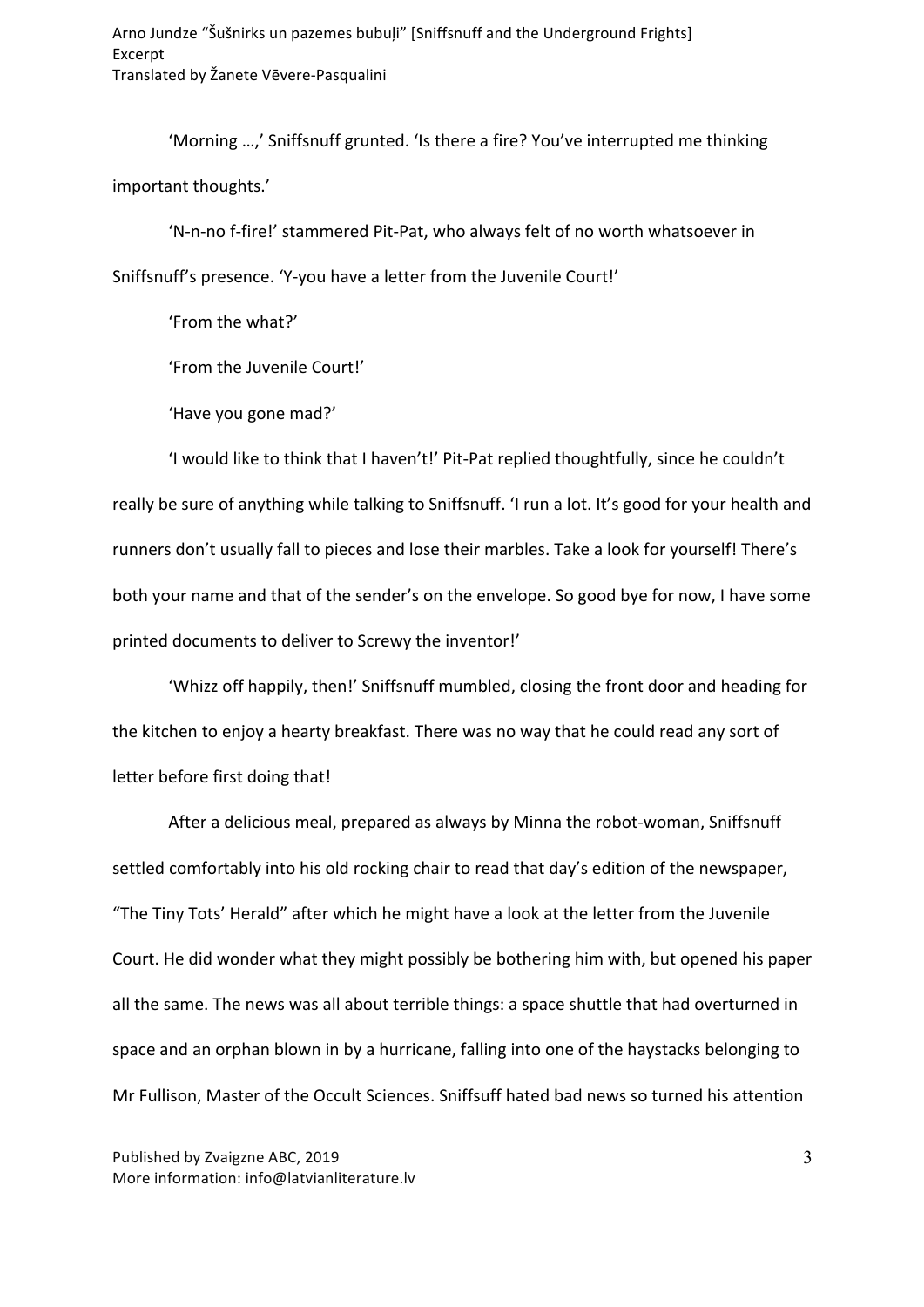## Arno Jundze "Šušnirks un pazemes bubuļi" [Sniffsnuff and the Underground Frights] Excerpt Translated by Žanete Vēvere-Pasqualini

to the crossword. But this appeared to have been compiled by some unbearable, heartless being as our noble creature made no progress with it at all. Besides, after his plentiful breakfast, Sniffsnuff was feeling pleasantly drowsy. Unable to guess the name of a small animal with seven letters - the first letter being H and the last two being E-R, as the only word he could come up with was HAMMER and that had six letters - Sniffsuff soon started snoring in his rocking chair, making the whole sitting room tremble. Quietly buzzing, Minna picked up the newspaper and the letter that had fallen to the floor and went out into the garden. The robot-woman loved growing vegetables. She didn't particularly enjoy cleaning up after Sniffsnuff but it was her duty to do that, too. Scientists have differing opinions on how long Sniffsuff dozed. Some claim he slept for an hour and forty minutes. Others are of the opinion that it was for precisely two hours and three minutes. What is known for certain is that the noble creature was woken by the doorbell. It was Pit-Pat again!

'Well, Sniffsnuff?' he exclaimed, breathless from running. 'Did you read the letter? What should I say to His Honourable Justice of the Juvenile Court? He is waiting for an answer.'

Sniffsnuff refused to be put off his stride by Pit-Pat's unexpected question.

'You can tell that chubby man: Fine!' Sniffsnuff said abruptly before slamming the door in Pit-Pat's face and returning to his snooze.

An hour went by. Then, the doorbell went again.

'Good gracious! What is this, the private dwelling of a noble creature or the office of some benevolent society for the needy?' Muttering angrily, Sniffsnuff went to open the door.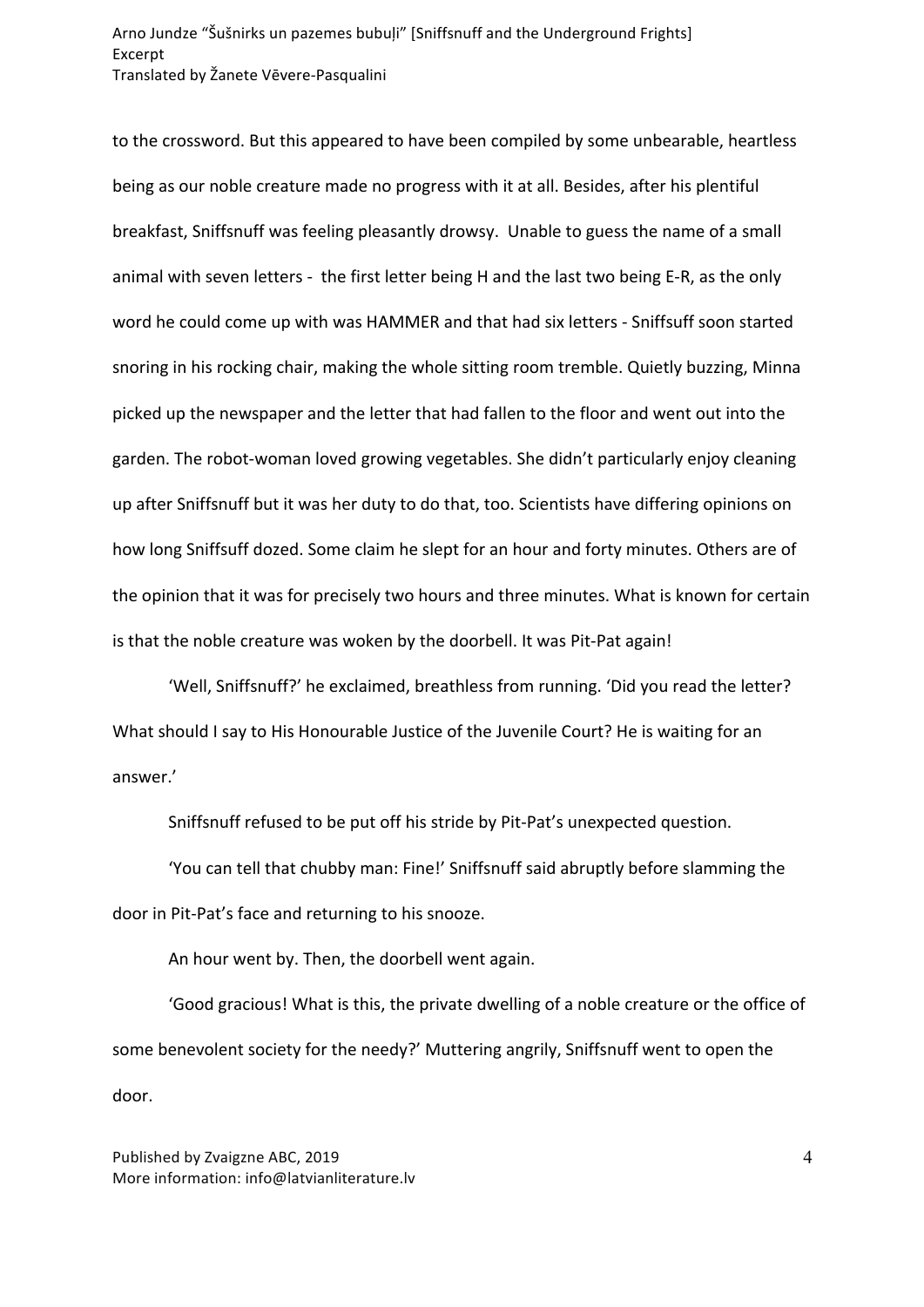A small, bespectacled creature stood on the doorstep, looking very sly.

'G.... day!' he said.

'Well, if it's a g...day, then g...day! Who are you?' Sniffsuff grumbled. He was never completely sure how to treat small creatures.

'I'm the little orphan. My parents have gone missing and I was blown here by the hurricane. I got swirled up into the air then dropped down into a haystack. Oops! It was all a lot of fun,' the creature said. 'Thank you for agreeing to be my guardian until my parents are found.' 

'I didn't agree to do any such thing!'

'What do you mean, you didn't? You did receive a letter this morning, did you not? At midday, that lanky layabout in trainers came panting back to the Juvenile Court and grunted that Sniffsnuff had said, "Fine!" His Honourable Justice of the Juvenile Court was delighted. He called the pub to order himself some lunch and told me to come here. So here I am. You are Sniffsnuff, aren't you?'

'Yes, of course I am!' mumbled a confused Sniffsuff, realizing that he had never got round to reading that letter. 'Fine. Come inside, we'll soon get this all sorted out.'

Leading the poor little thing into his sitting room, the noble creature finally opened the envelope.

To His Most Honourable and Noble Von Sniffsnuff, The Juvenile Court expresses its great admiration for your fine life style, excellent upbringing and aristocratic poise, in *addition* to the fact that all your housekeeping is undertaken by Minna the robot-woman.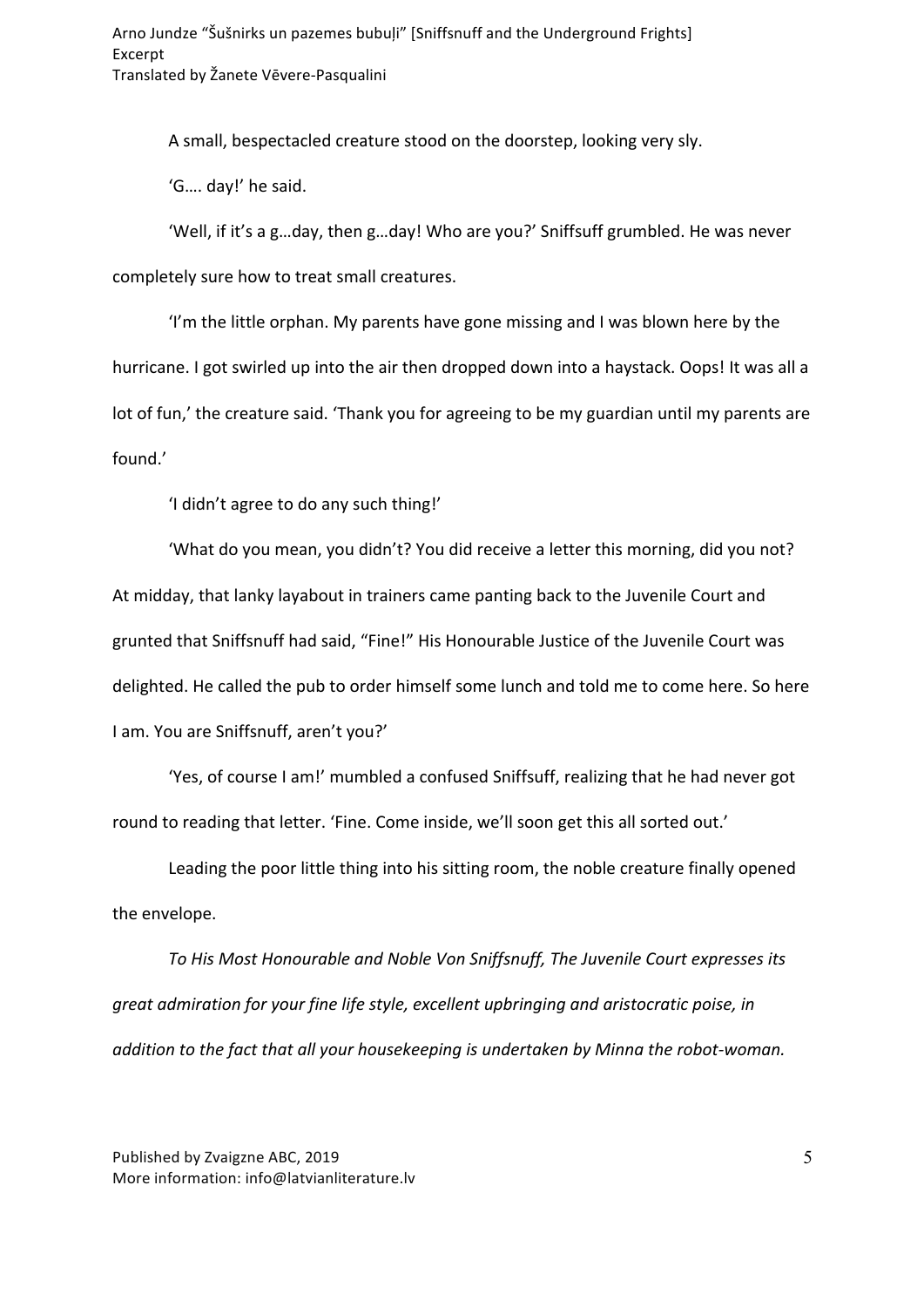'Oho!' Sniffsnuff smiled. 'That's a good introduction! How finely he writes! He's clearly a follower of mine!'

However, Sniffsnuff did not find the rest of the letter in the least to his liking.

In view of the above, you are requested to take in, as your ward, the little one blown *in* by the hurricane, until such time as his parents are found. It is believed that, at this difficult time, we must do our best by him and I am convinced that you are the most suitable *person in all the country for this honourable task.* 

*Respectfully yours,* 

*Justice of the Juvenile Court*

'So, you are that Child?' Sniffsnuff coughed, quite bewildered.

'Are you going to take me in and bring me up?' The Child quickly shot back with another question.

It was only then that Sniffsnuff realized how much trouble he had got himself into. A creature as noble as he could never refuse the Honourable Justice of the Juvenile Court, especially as shortly before he had absentmindedly given his consent. He couldn't go back on his word! Noblesse oblige! Still, Sniffsnuff didn't know anything about children and he had no wish to bring any up.

'Well. I suppose ... I suppose ... you will have to stay here, seeing as I've given my word,' he muttered, at something of a loss. 'But let's get one thing straight. You'll have to bring yourself up. I'll simply watch over the process, as the rights of a noble guardian dictate. Perhaps, to start with, you can tell me your name?'